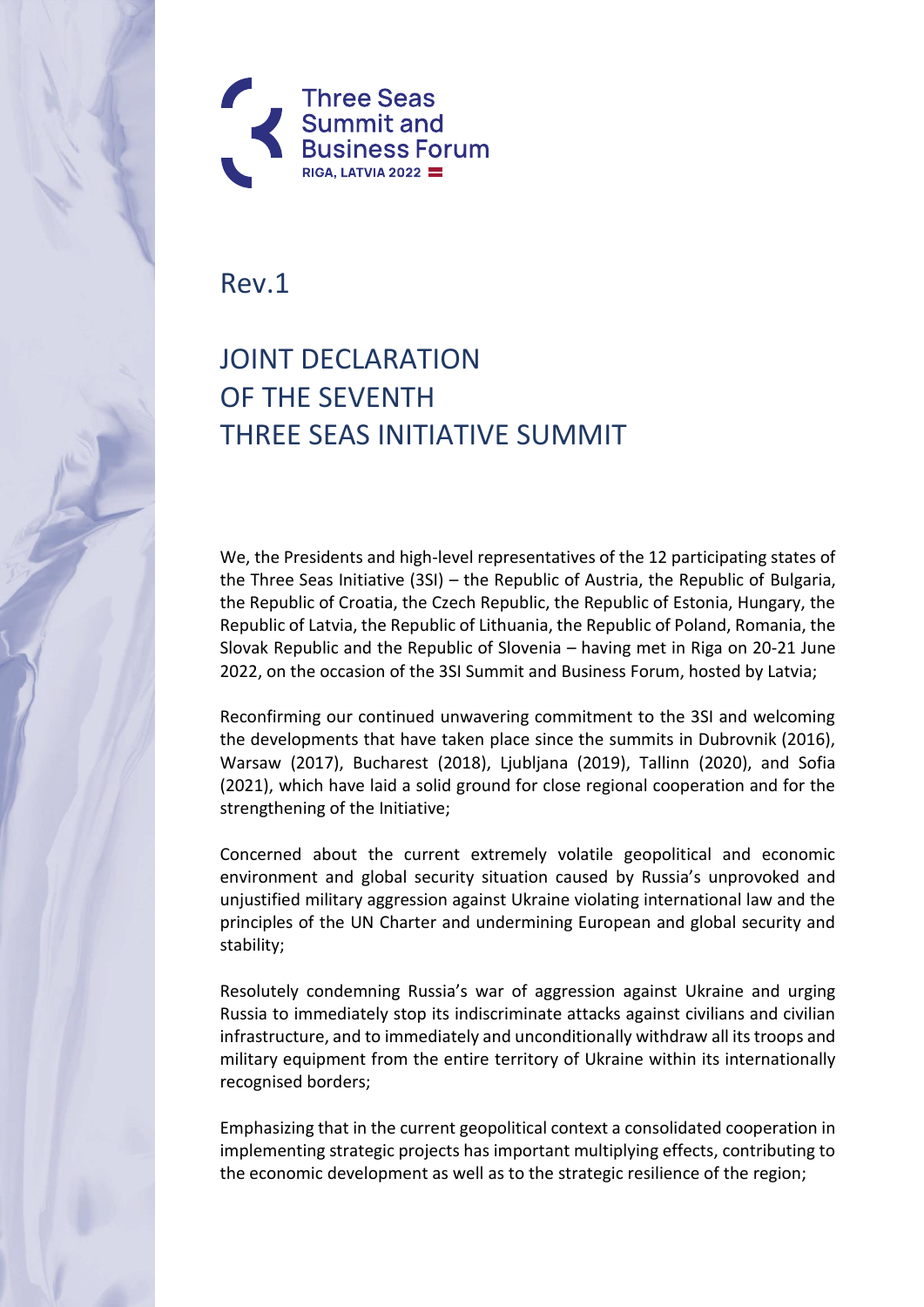

Stressing the growing importance of the EU North-South connectivity, where 3SI has an important role to play in reinforcing resilient networks and cohesion of Europe;

Recalling the fundamental pillars and objectives of the 3SI: enhancing economic development; strengthening the cohesion of the EU, including by means of upgrading infrastructure in the region; enriching the transatlantic ties; and ensuring that the 3SI meets the needs of society for better connectivity between participating states in 3SI connectivity projects;

Recognizing the role of the 3SI as part of wider European and global efforts of democratic countries to drive market- and values-based investments into connectivity in the region, thereby we emphasise the importance of synergy with the EU financial instruments and amplification of initiatives such as Global Gateway as well as those of the G7 and other like-minded partners;

Acknowledging the importance of high-level political commitment for the successful implementation of the main objectives of the 3SI in full coherence with the existing EU strategies;

Emphasizing that the strengthening of energy security and diversification of routes and sources of supply across the region, together with accelerating the deployment of renewables and further improving energy efficiency and a just transition to a climate-neutral energy sector, are our paramount priorities;

Being aware of the critical role of the private sector and financial institutions in ensuring targeted and sustainable investments in the 3SI region infrastructure projects.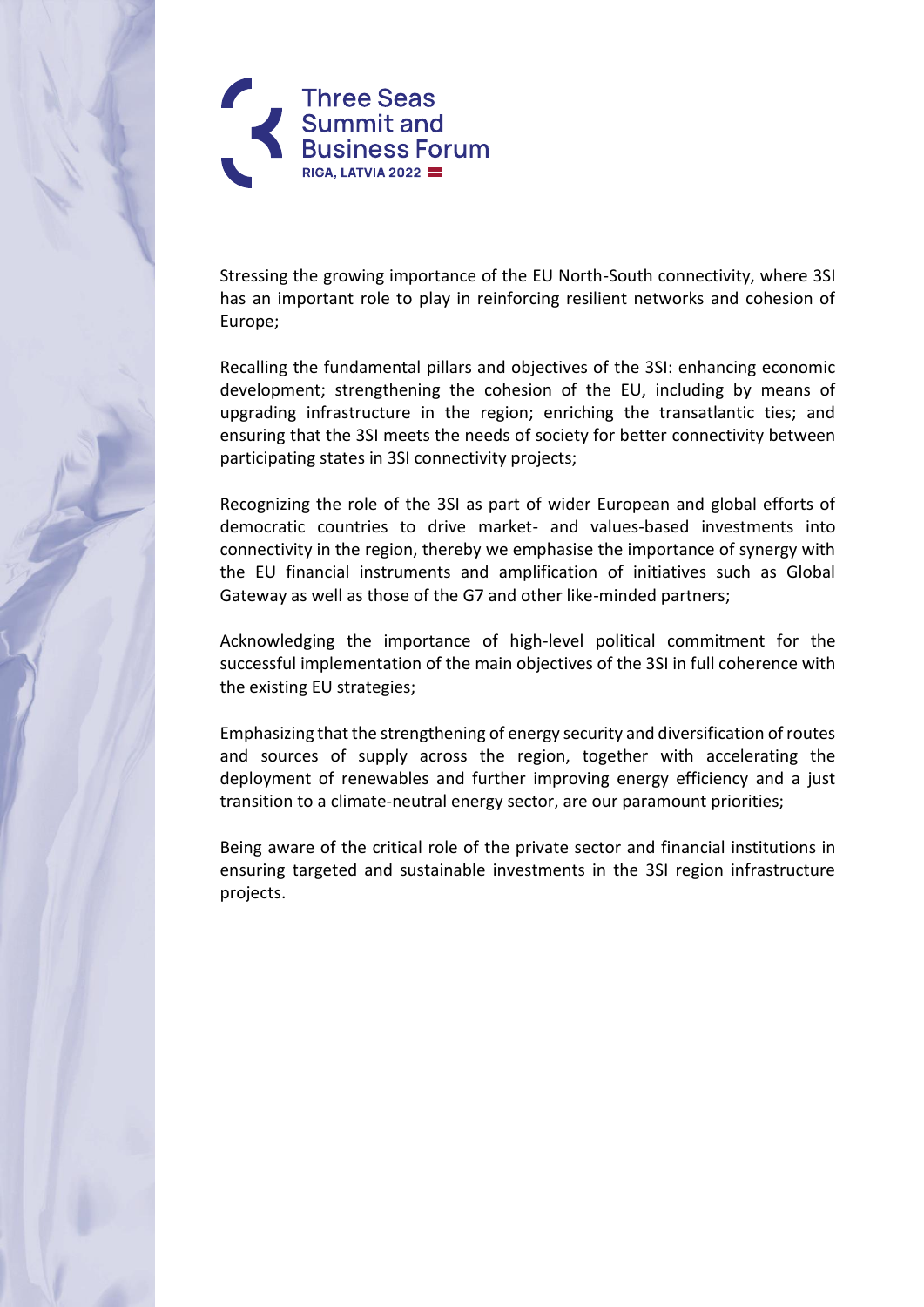

## **Hereby declare the following:**

- 1. We welcome the high-level participation in the Riga Three Seas Summit and Business Forum by strategic partners to the 3SI: the United States, Germany and the European Commission; and support for the 3SI from Japan, the United Kingdom, international, public and private institutions as well as enterprises from the 3SI region and beyond.
- 2. We express our deepest respect for the resilience and bravery of Ukraine, its army and its people during the ongoing devastating and unjust war started by Russia.
- 3. We welcome Ukraine as a special guest in this year's 3SI Summit and as a partner to the **3SI who from today begins the process of participating in the 3SI.** We believe that the 3SI can be a platform for supporting Ukraine's recovery. We uphold our readiness to involve Ukraine in the implementation of the 3SI regional infrastructure projects. We support Ukraine's ambition towards EU accession.
- 4. We are aware of the 3SI's potential to contribute to the EU policies directed at the Western Balkans, thus complementing the efforts of bringing this region closer to the EU, including through investing in interconnectivity, extending of EU energy, transport, digital and telecommunication corridors, and accelerating green transition. We also welcome the applications for EU membership of the Republic of Moldova and Georgia.
- 5. We are committed to strengthening of the 3SI as a cooperation platform aimed at strengthening cohesion and convergence within the EU, while developing its strategic transatlantic dimension and emphasize that active engagement of Germany contributes to these goals.
- 6. We are confident that the economic presence of the United States in the 3SI region will contribute to the strengthening of the transatlantic link and provide an additional catalyst for an enriched transatlantic partnership.
- 7. We encourage the governments of 3SI region countries to coordinate the implementation of their national recovery plans aiming at better security of energy supply and diversification, infrastructure connectivity and sustainability.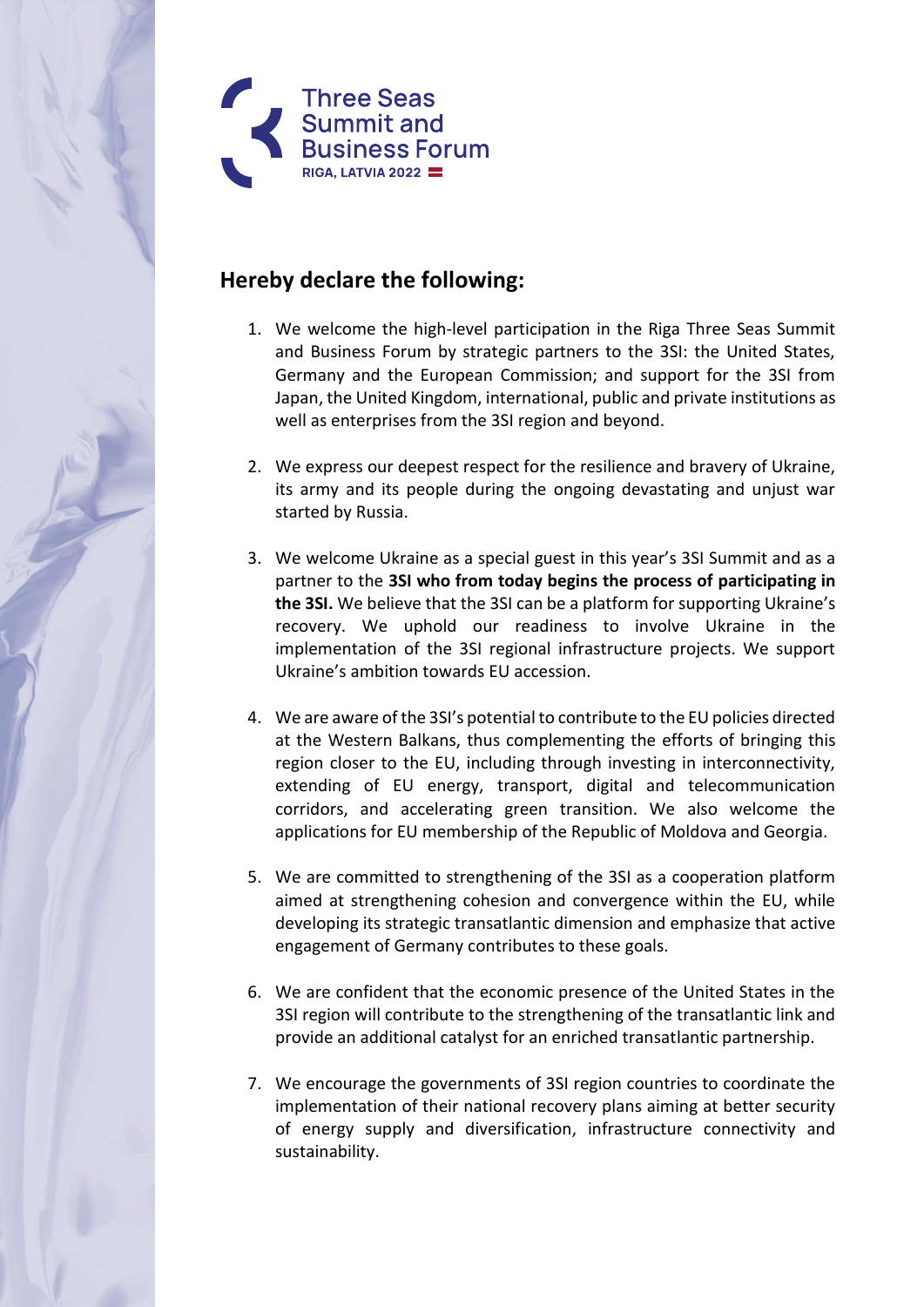

- 8. We will continue our common efforts to reaffirm the 3SI as a valuable tool for the promotion of the principles of good governance, green economy, and smart and sustainable development, thus contributing to the development of the EU.
- 9. We remain open to extend the cooperation with new regional and global partners, with whom we share the same democratic values, European and transatlantic orientation goals, and common interests.
- 10. We are convinced that while developing infrastructure connections and digital services among our countries, investments into cybersecurity and the use of trusted solutions should be at the core of our attention. We believe that by adopting this attitude, we will increase our security, make better use of our potential and promote our region as a trusted partner and supplier of proven solutions in the field of cybersecurity and telecommunications.
- 11. We reconfirm our further efforts to focus on science, education, technology and innovation in the three pillars of the 3SI.
- 12. We welcome the focus of the Riga 3SI Business Forum on achieving better resilience and sustainable connectivity throughout the region and providing input for the development of sustainable transport, energy, and digital industries.
- 13. We acknowledge the necessity of public discussion to raise awareness about the 3SI and to better understand the expectations by civil society for improved connectivity. We welcome holding of the first 3SI Civil Society Forum held in Riga on May 21 and take note of its recommendations. We support the proposal that the 3SI Civil Society Forum shall be organized on a regular basis in the future.
- 14. We welcome holding of the second 3SI Parliamentary Forum on 20-21 June 2022.
- 15. We recognize the organization of the meeting of chambers of commerce of 3SI countries in Riga on 20 June 2022 and encourage networking between chambers of commerce as well as other business associations.